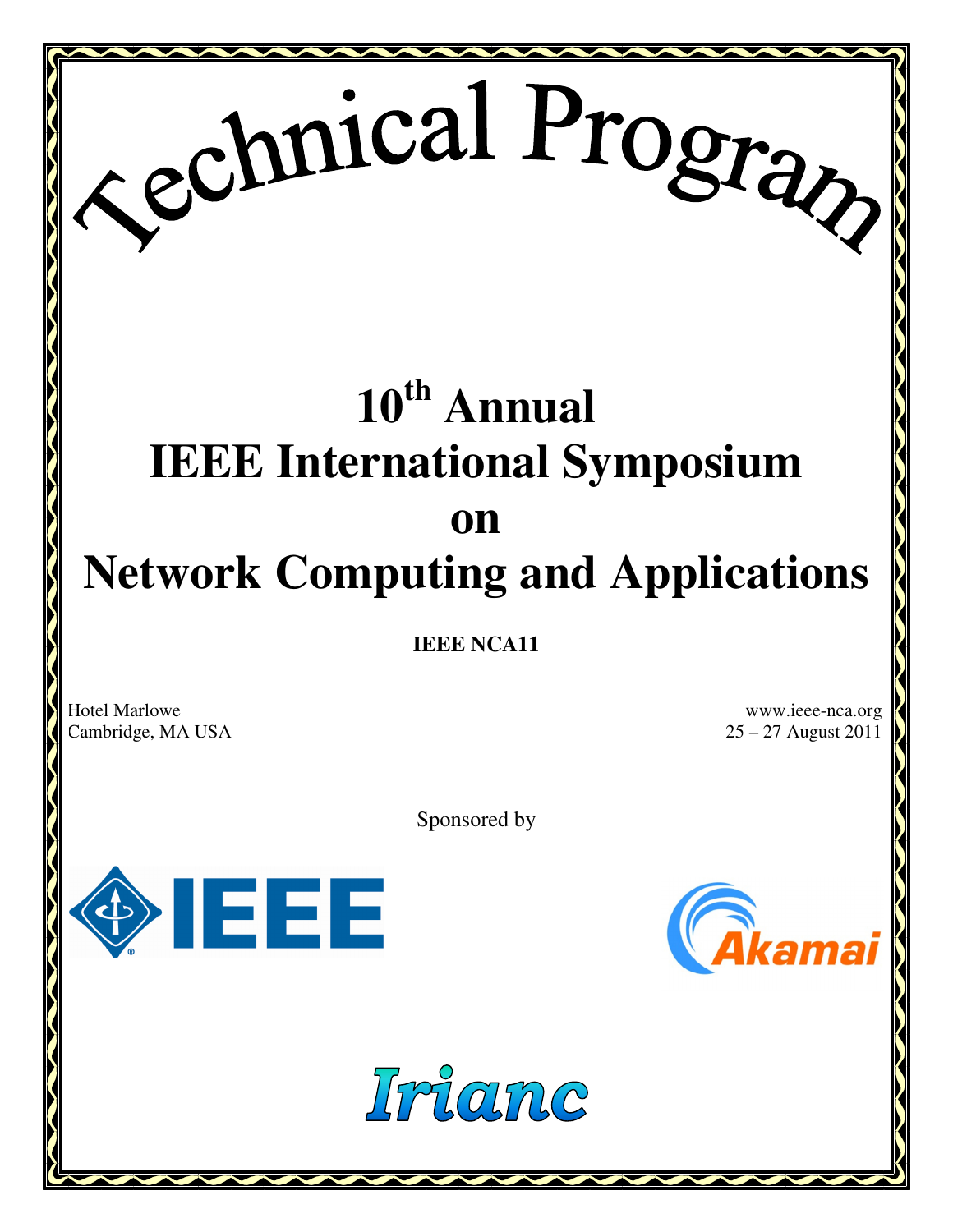Paper presenters are indicated in bold.

| Thursday, 25 August 2011         |                                                                                                                                                                     |                                                |
|----------------------------------|---------------------------------------------------------------------------------------------------------------------------------------------------------------------|------------------------------------------------|
| $7:30 - 8:00$<br>Serrano Foyer   | <b>Registration / Breakfast</b>                                                                                                                                     |                                                |
| $8:00 - 8:15$<br>Serrano B/C     | <b>Opening Remarks</b>                                                                                                                                              |                                                |
| $8:15 - 9:45$<br>Serrano B/C     | <b>Theory of Network Computing</b>                                                                                                                                  | <b>Session Chair</b>                           |
|                                  | B-Neck: A Distributed and Quiescent Max-min Fair Algorithm<br>Alberto Mozo, Jose Luis López-Presa and Antonio Fernández Anta                                        | <b>Miroslav Malek</b><br>Humboldt University   |
|                                  | Treewidth and Hyperbolicity of the Internet<br>Fabien de Montgolfier, Mauricio Soto and Laurent Viennot                                                             |                                                |
|                                  | Probabilistic FIFO Ordering In Publish/Subscribe Networks<br>Amirhossein Malekpour, Antonio Carzaniga, Giovanni Toffetti Carughi and<br>Fernando Pedone             |                                                |
| $9:45 - 10:05$<br>Serrano Foyer  | <b>Break</b>                                                                                                                                                        |                                                |
|                                  | <b>Best Student Paper</b>                                                                                                                                           | <b>Session Chair</b>                           |
| $10:05 - 10:50$                  | PAWDS: A Roadmap Profile-driven Adaptive System for Alert Dissemination in                                                                                          | <b>Hans-Peter</b><br><b>Schwefel</b>           |
| Serrano B/C                      | <b>VANETs</b><br>Manuel Fogue, Piedad Garrido, Francisco J. Martinez, Juan-Carlos Cano,<br>Carlos T. Calafate and Pietro Manzoni                                    | Research Center for<br>Telecommunications      |
| $10:50 - 11:00$                  |                                                                                                                                                                     |                                                |
| Serrano Foyer                    | <b>Break</b>                                                                                                                                                        |                                                |
|                                  | <b>Dependable Network Computing</b>                                                                                                                                 | <b>Session Chair</b>                           |
| Serrano B/C                      | A Resilient Architecture Oriented to P2P Computing<br>11:00 - 12:00 Damià Castellà, Francesc Giné and Francesc Solsona                                              | <b>Erik Maehle</b><br>University of<br>Luebeck |
|                                  | Self-Recovering Parallel Applications in Multi-Core Systems<br>Gilles Bizot, Dimiter Avresky, Fabien Chaix, Nacer-Eddine Zergainoh and<br><b>Michael Nicolaidis</b> |                                                |
| $12:00 - 13:30$<br>Serrano A     | Lunch                                                                                                                                                               |                                                |
|                                  | <b>Theoretical Aspects of Network Computing (part 1)</b>                                                                                                            | <b>Session Chair</b>                           |
| Serrano B/C                      | A Hybrid Granularity Graph for Improving Application Adaptation Efficacy in<br>13:30 - 14:30 Mobile Computing Environments<br><b>Ermyas Teshome and Caspar Ryan</b> | <b>Mark Tuttle</b><br>Intel                    |
|                                  | Tracking Coverage Throughout Epochs with Bounded Uncertainty<br>Fan Zhou, Goce Trajcevski and Besim Avci                                                            |                                                |
| $14:30 - 14:50$<br>Serrano Foyer | <b>Break</b> (dessert)                                                                                                                                              |                                                |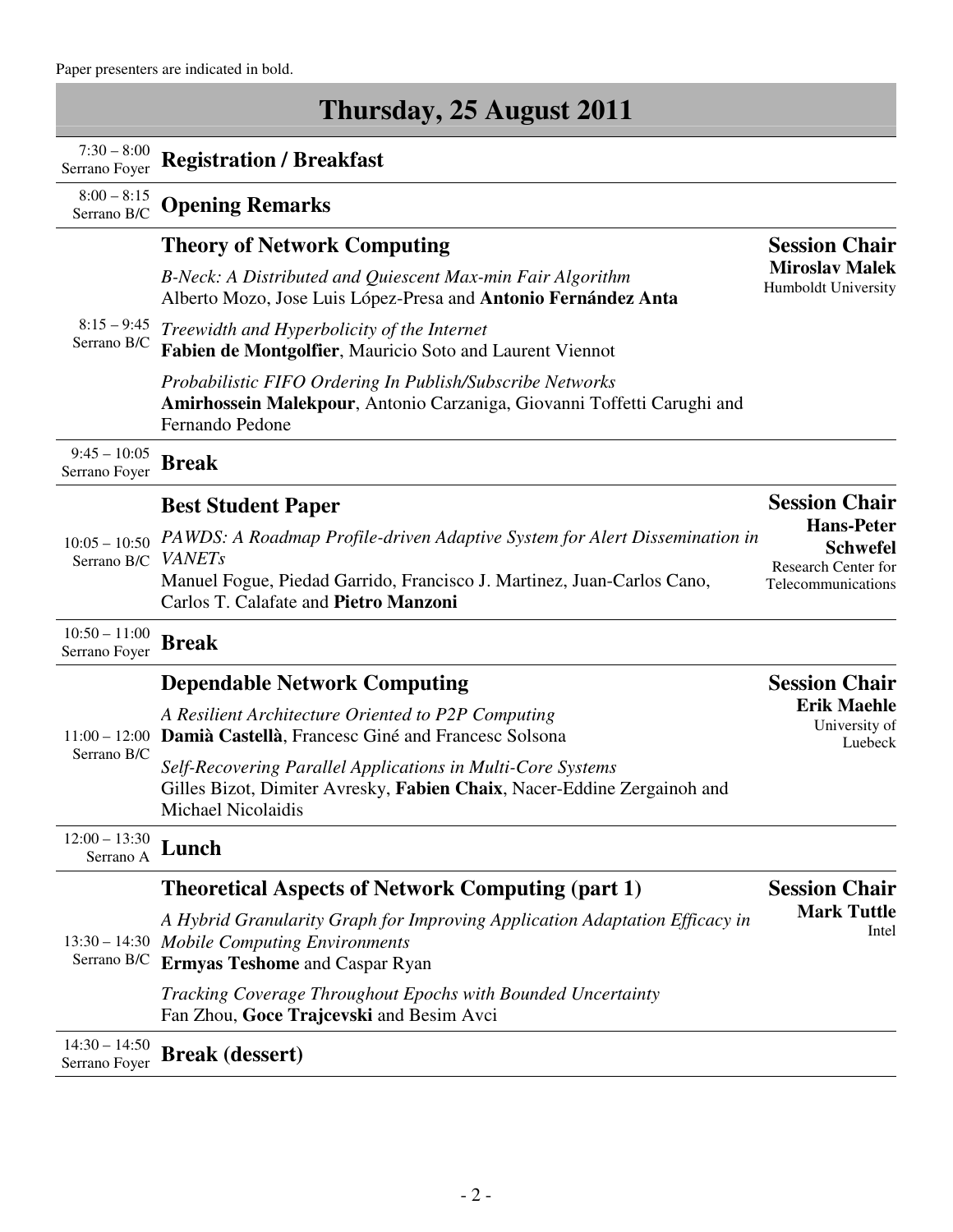| $14:50 - 15:50$<br>Serrano B/C           | <b>Theoretical Aspects of Network Computing (part 2)</b>                                                                                                                                                   | <b>Session Chair</b><br><b>Mark Tuttle</b><br>Intel |
|------------------------------------------|------------------------------------------------------------------------------------------------------------------------------------------------------------------------------------------------------------|-----------------------------------------------------|
|                                          | Towards Feasible Implementations of Low-Latency Multi-Writer Atomic<br>Registers<br>Chryssis Georgiou, Nicolas Nicolaou, Alexander Russell and Alexander<br>Shvartsman                                     |                                                     |
|                                          | SCAN: An Efficient Decoding Algorithm for RAID-6 Codes<br><b>Jianqiang Luo and Lihao Xu</b>                                                                                                                |                                                     |
| $15:50 - 16:00$<br>Serrano Foyer         | <b>Break</b>                                                                                                                                                                                               |                                                     |
| $16:00 - 17:30$<br>Serrano B/C           | <b>Network Security</b>                                                                                                                                                                                    | <b>Session Chair</b>                                |
|                                          | Scheduler Vulnerabilities and Coordinated Attacks in Cloud Computing<br>Fangfei Zhou, Manish Goel, Peter Desnoyers and Ravi Sundaram                                                                       | <b>Vijay Ganesh</b><br><b>MIT CSAIL</b>             |
|                                          | A Subset Coding Based k-Anonymization Technique to Trade-off Location<br>Privacy and Data Integrity in Participatory Sensing Systems<br>Manzur Murshed, Anindya Iqbal, Tishna Sabrina and Kh Mahmudul Alam |                                                     |
|                                          | xMiner: Nip the Zero Day Exploits in the Bud<br>M. Zubair Rafique and Muhammad Abulaish                                                                                                                    |                                                     |
| $17:30 - 18:30$<br><b>Alexis Gallery</b> | <b>Networking Reception</b>                                                                                                                                                                                |                                                     |
|                                          | Cocktails and Hors d'oeuvres                                                                                                                                                                               |                                                     |
|                                          |                                                                                                                                                                                                            |                                                     |
|                                          |                                                                                                                                                                                                            |                                                     |

# **Friday, 26 August 2011**

8:15 – 8:45 Serrano Foyer **Breakfast** 

| $8:45 - 9:30$     | <b>Best Paper</b>                                                                                                           | <b>Session Chair</b><br><b>Peter</b>      |
|-------------------|-----------------------------------------------------------------------------------------------------------------------------|-------------------------------------------|
|                   | Serrano B/C Belisarius: Byzantine Fault-tolerant Storage with Confidentiality<br><b>Ricardo Padilha</b> and Fernando Pedone | Scheuermann<br>Northwestern<br>University |
| $9:30-9:45$ Break |                                                                                                                             |                                           |

|                                                  | <b>Mobile Ad Hoc Networks (part 1)</b>                                                                                                                                                                                                                                                                                                        | <b>Session Chair</b>                                                                     |
|--------------------------------------------------|-----------------------------------------------------------------------------------------------------------------------------------------------------------------------------------------------------------------------------------------------------------------------------------------------------------------------------------------------|------------------------------------------------------------------------------------------|
| Serrano B/C                                      | Engineering the Virtual Node Layer for Reactive MANET Routing<br>9:45 – 10:45 Jiang Wu, Nancy Griffeth, Calvin Newport and Nancy Lynch<br>Using Performance, Energy Consumption, and Resilience Experimental<br>Measures to Evaluate Routing Protocols for Ad Hoc Networks<br>Jesús Friginal, David de Andrés, Juan-Carlos Ruiz and Pedro Gil | <b>Hans-Peter</b><br><b>Schwefel</b><br>Research Center for<br><b>Telecommunications</b> |
| $\frac{10:45-11:00}{\text{Serrano Foyer}}$ Break |                                                                                                                                                                                                                                                                                                                                               |                                                                                          |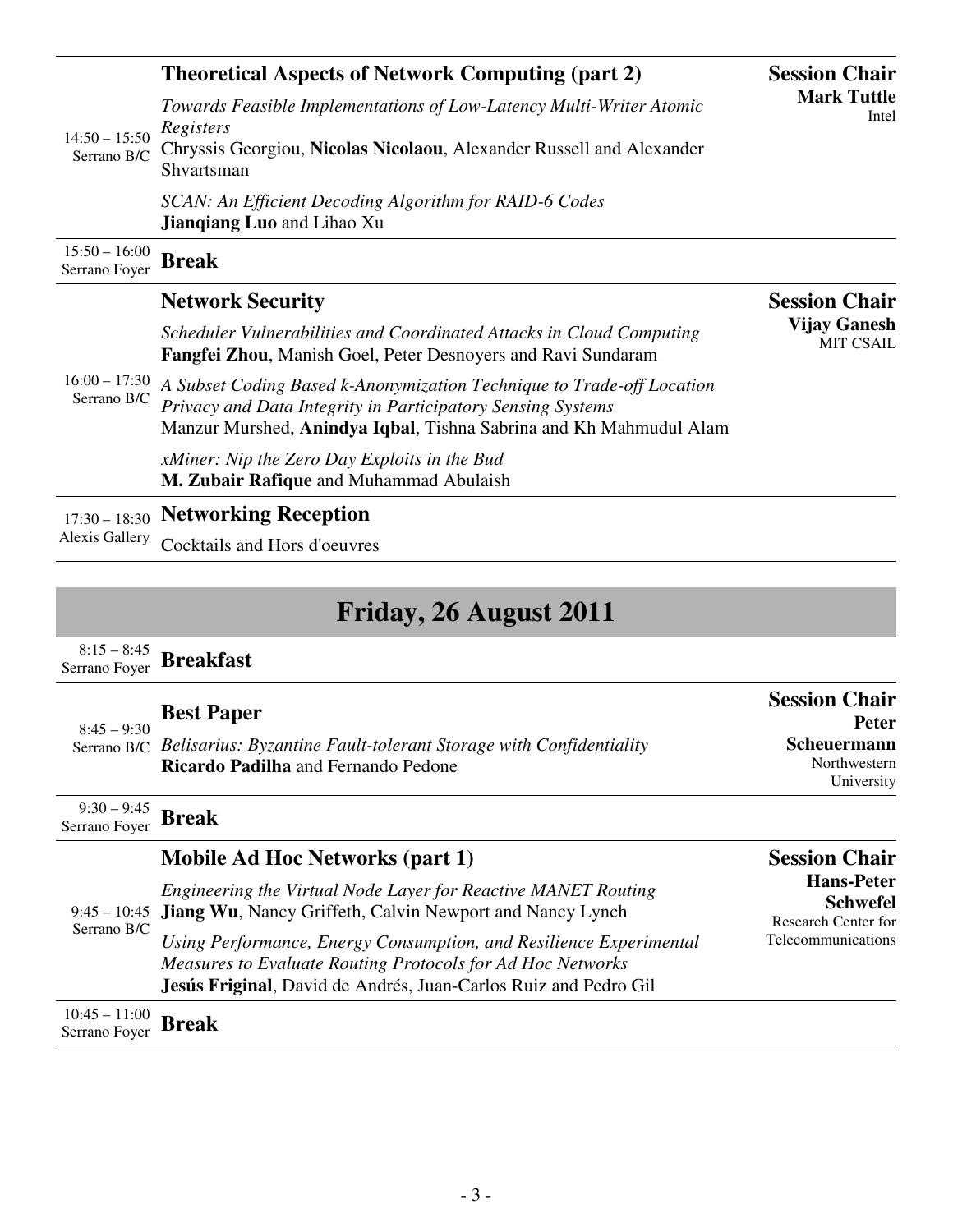| $11:00 - 12:00$<br>Serrano B/C   | <b>Cloud Computing</b>                                                                                                                                           | <b>Session Chair</b>                                         |
|----------------------------------|------------------------------------------------------------------------------------------------------------------------------------------------------------------|--------------------------------------------------------------|
|                                  | Beyond Power Proportionality: Designing Power-Lean Cloud Storage<br>Lakshmi Ganesh, Hakim Weatherspoon and Ken Birman                                            | <b>Erik Maehle</b><br>University of<br>Luebeck               |
|                                  | Thread-Based Live Checkpointing of Virtual Machines<br>Vasinee Siripoonya and Kasidit Chanchio                                                                   |                                                              |
| $12:00 - 13:15$<br>Serrano A     | Lunch                                                                                                                                                            |                                                              |
| $13:15 - 14:15$<br>Serrano B/C   | <b>Machine Learning Techniques for Predicting</b>                                                                                                                | <b>Session Chair</b>                                         |
|                                  | Predicting Software Anomalies, based on Machine Learning Techniques<br>Javier Alonso, Lluís Belanche and Dimiter Avresky                                         | <b>TBA</b>                                                   |
|                                  | Adaptive Profiling for Root-cause Analysis of Performance Anomalies in Web-<br>based Applications<br>João Magalhães and Luis Silva                               |                                                              |
| $14:15 - 14:40$<br>Serrano Foyer | <b>Break</b> (dessert)                                                                                                                                           |                                                              |
| $14:40 - 16:10$<br>Serrano B/C   | <b>Performance Modeling and QoS</b>                                                                                                                              | <b>Session Chair</b><br>Peter<br>Scheuermann<br>Northwestern |
|                                  | Non-intrusive Estimation of QoS Degradation Impact on E-commerce User<br>Satisfaction                                                                            |                                                              |
|                                  | Nicolas Poggi, David Carrera, Ricard Gavaldà and Eduard Ayguadé                                                                                                  | University                                                   |
|                                  | Evaluating the Impact of Management Traffic and Self-Similarity on Wireless<br>Network Performance<br>Priscila Solis Barreto and Tiago Flor Bento                |                                                              |
|                                  | Optimal Model-based Policies for Component Migration of Mobile Cloud<br><b>Services</b><br>Rene Gabner, Hans-Peter Schwefel, Karin Anna Hummel and Günter Haring |                                                              |
| $16:10 - 16:20$<br>Serrano Foyer | <b>Break</b>                                                                                                                                                     |                                                              |
| $16:20 - 17:20$                  | <b>Keynote</b>                                                                                                                                                   | <b>Session Chair</b>                                         |
| Serrano B/C                      | Networked Video: Challenges and Opportunities for Service Providers<br>Bruce Davie, Cisco Fellow, Cisco Systems, Inc.                                            | D. R. Avresky<br>Irianc                                      |
| $17:20 - 18:00$                  | On your own                                                                                                                                                      |                                                              |
| Serrano Foyer                    | 18:00 - 19:00 Reception<br>Cocktails & Hors d'oeuvres                                                                                                            |                                                              |
| $19:00 - 21:00$<br>Serrano C     | <b>Banquet</b>                                                                                                                                                   |                                                              |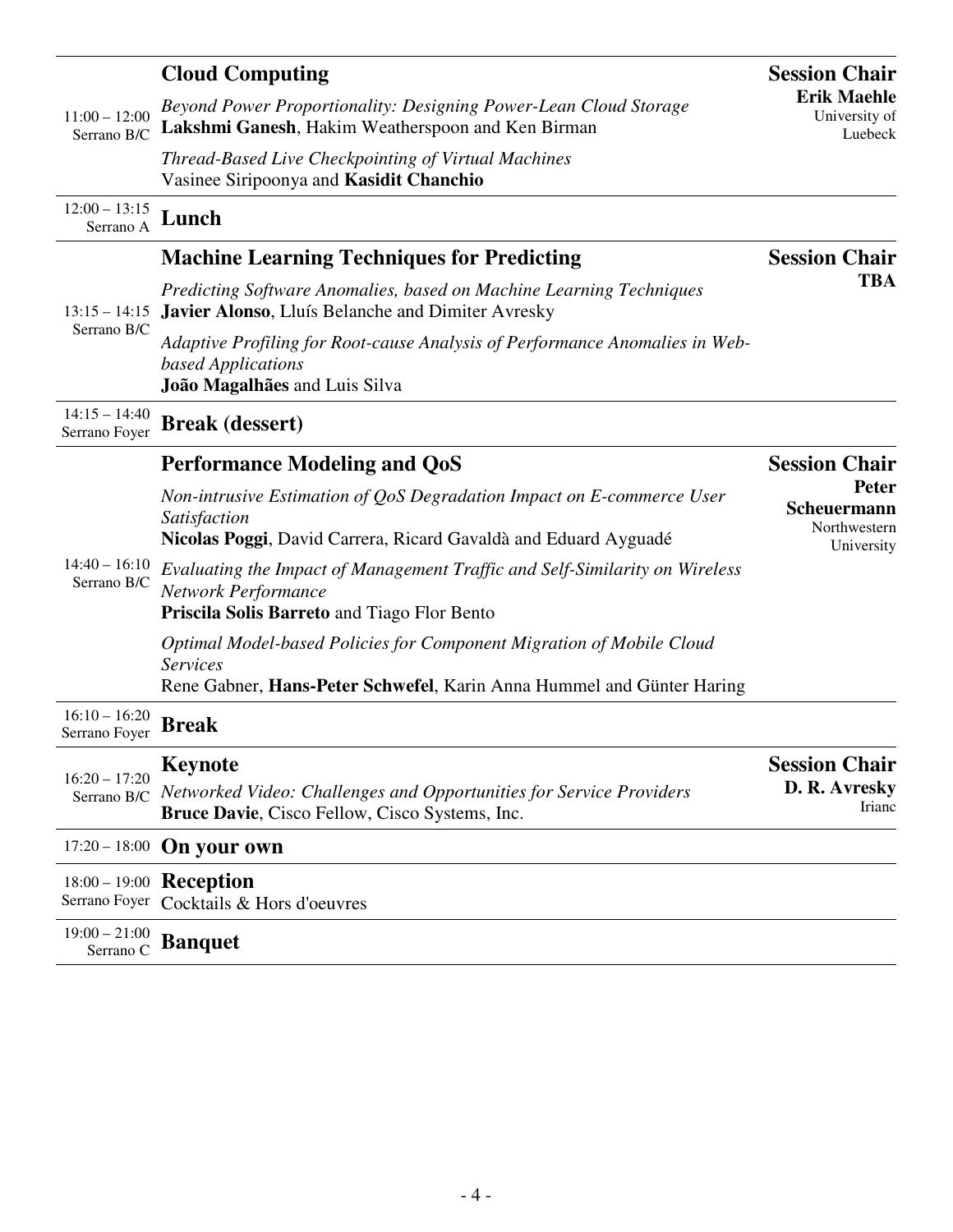#### 8:00 – 9:00 Serrano B/C *Distributed Mutual Exclusion Problem in Dynamic Networks* **Paulo Floriano**, Alfredo Goldman and Luciana Arantes *A Novel Multi-channel Cognitive Radio Network with Throughput Analysis at Saturation Load*  Rashidul Hasan and Manzur Murshed (presenter **Anindya Iqbal**) **Rasmus Olsen** Aalborg University  $9:00 - 9:20$ Serrano Foyer **Break Parallel Session I**  $9:20 - 9:40$ Serrano B **Workshop – Interconnection Networks for Multicore Chips**  *NoC Reconfiguration for CMP Virtualization* **Francisco Triviño-García**, Francisco J. Alfaro-Cortes, José L. Sánchez-García and José Flich-Cardo **Session Chair D. R. Avresky** Irianc  $9:40 - 11:00$ Serrano B *ScaleStream – An Adaptive Replication Algorithm for Scalable Multimedia*  **Overlay Networks/Peer to Peer Systems**  *On-Line Detection of Encrypted Traffic Generated by Mesh-Based Peer-to-Peer Live Streaming Applications: The Case of GoalBit* André Esteves, **Pedro Inácio**, Manuela Pereira and Mário Freire *Streaming*  Shabnam Ataee, **Benoit Garbinato**, Mouna Allani and Fernando Pedone *SYNI – TCP Hole Punching Based on SYN Injection*  Sebastian Holzapfel, **Matthäus Wander**, Arno Wacker and Torben Weis **Session Chair Luis Rodriges** IST/INESC-ID 11:00 – 11:10 Serrano Foyer **Break** 11:10 – 12:30 Juan C Granda, Pelayo Nuño, Daniel F García and **Francisco J Suárez** Serrano B **Self-configuring Networks**  *Application of a Self-healing Video-streaming Architecture to RTSP Servers*  Carlos Cunha and Luis Silva (presenter **João Magalhães**) *Towards Resilient Synchronous e-Training Platforms Improving Adaptive Offloading Efficacy and Efficiency using Distributed Abstract Class Graphs in Mobile Environments* **Ermyas Abebe** and Caspar Ryan *PLAN-B: Proximity-based Lightweight Adaptive Network Broadcasting*  Adrian Holzer, François Vessaz, Samuel Pierre and **Benoît Garbinato Session Chair Alfredo Goldman** University of San Paolo

12:30 – 14:00  $_{Muse}^{14:00}$  **Lunch** 

# **Saturday, 27 August 2011**

#### $7:30 - 8:00$ Serrano Foyer **Breakfast**

# **Mobile Ad Hoc Networks (part 2)**

*Formalization of the Necessary and Sufficient Connectivity Conditions to the* 

**Session Chair**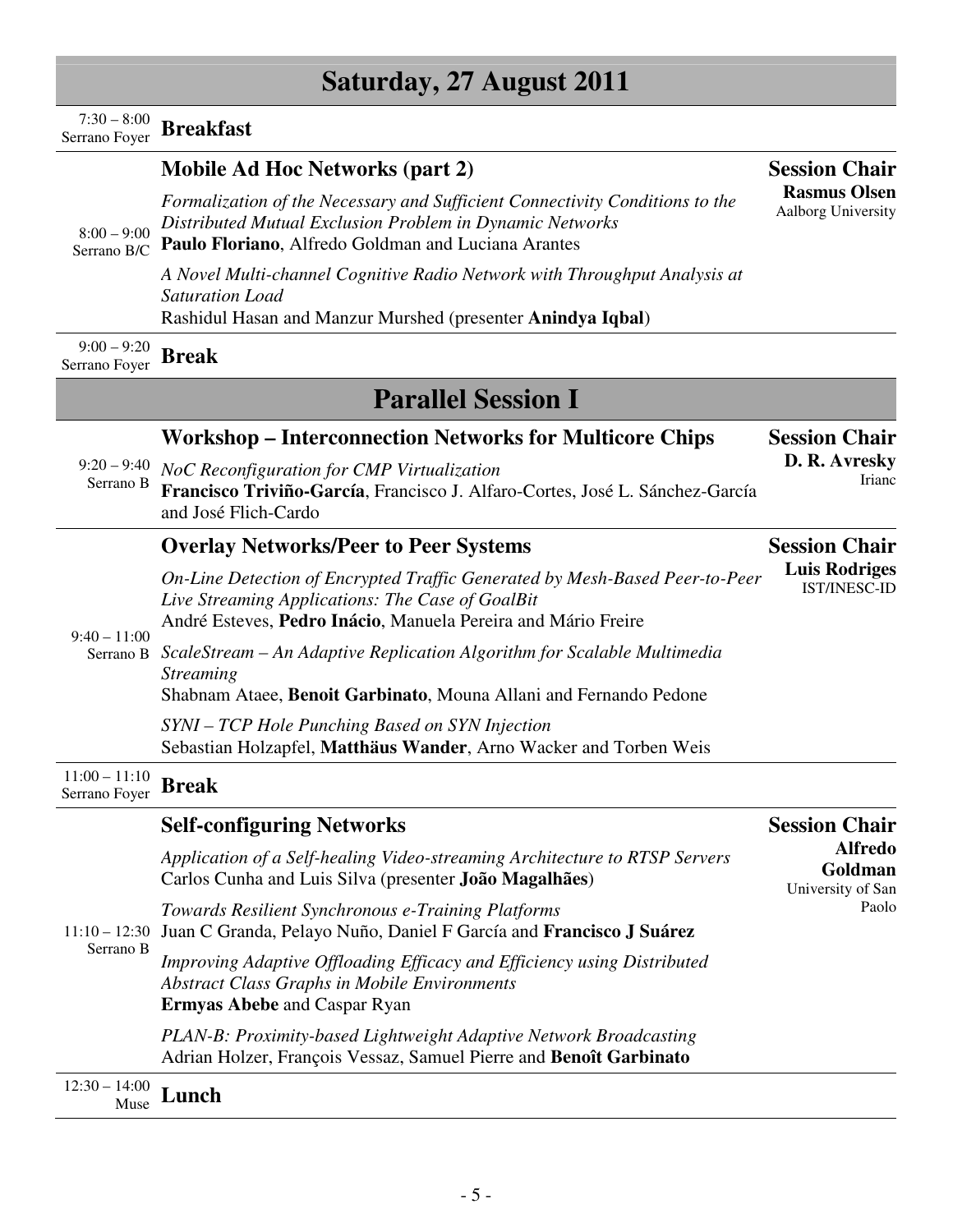| $14:00 - 15:20$                  | <b>Dependable Networks and Systems</b>                                                                                                                                                                                 | <b>Session Chair</b>    |
|----------------------------------|------------------------------------------------------------------------------------------------------------------------------------------------------------------------------------------------------------------------|-------------------------|
|                                  | A Generic Framework for Replicated Software Transactional Memories<br>Nuno Carvalho, Paolo Romano and Luís Rodrigues                                                                                                   | D. R. Avresky<br>Irianc |
|                                  | Algorithmic Mechanisms for Internet Supercomputing under Unreliable<br>Communication                                                                                                                                   |                         |
|                                  | Evgenia Christoforou, Antonio Fernandez Anta, Chryssis Georgiou and<br>Serrano B Miguel Mosteiro                                                                                                                       |                         |
|                                  | A Framework for Transparent Fault-Tolerant Remote Method Invocation<br>Diogo Reis and Hugo Miranda                                                                                                                     |                         |
|                                  | Two-Party Mobile Authentication Protocols for Wireless Roaming Networks<br>Abdullah Almuhaideb, Phu Dung Le and Bala Srinivasan (presenter Anindya<br>Iqbal)                                                           |                         |
| $15:20 - 15:40$<br>Serrano Foyer | <b>Break</b> (dessert)                                                                                                                                                                                                 |                         |
| $15:40 - 16:40$<br>Serrano B     | <b>Performance Modeling and QoS</b>                                                                                                                                                                                    | <b>Session Chair</b>    |
|                                  | An Enhanced-MDP Based Vertical Handoff Algorithm for QoS Support over<br>Heterogeneous Wireless Networks<br>Shusmita A. Sharna, Mohammad R. Amin and Manzur Murshed (presenter<br><b>Anwar Sadat</b> )                 | <b>TBA</b>              |
|                                  | Performance trade-offs of a IEEE 802.21-based vertical handover decision<br>algorithm under different network conditions<br>Johann M. Márquez-Barja, Carlos T. Calafate, Juan-Carlos Cano and Pietro<br><b>Manzoni</b> |                         |
|                                  | Decentralized Topology Aggregation for QoS Estimation in Large Overlay<br><b>Networks</b><br>Stefan Wieser and Laszlo Böszörmenyi                                                                                      |                         |
| $16:40 - 17:00$<br>Serrano B     | <b>Closing Remarks</b>                                                                                                                                                                                                 |                         |
|                                  | <b>Parallel Session II</b>                                                                                                                                                                                             |                         |
|                                  | <b>Routing Mechanisms</b>                                                                                                                                                                                              | <b>Session Chair</b>    |
| $9:20 - 11:00$<br>Serrano C      | <b>Efficient Encoding for Generalized Reed Solomon Codes</b><br>Mochan Shrestha and Lihao Xu                                                                                                                           | <b>TBA</b>              |
|                                  | $IPv4+6$<br>Yongmao Ren, Hualin Qian, Yuepeng E, Jun Li and Jingguo Ge                                                                                                                                                 |                         |
|                                  | Adaptive Fragmentation Design for Web Documents to Improve Cache<br>Performance. Applicability in Content Management Systems<br>Carlos Guerrero, Carlos Juiz and Ramon Puigjaner                                       |                         |
|                                  | <b>Building Autonomically Scalable Services on Wide-Area Shared Computing</b><br>Platforms<br>Vinit Padhye and Anand Tripathi                                                                                          |                         |
|                                  | Evaluation of an Alternative for Increasing Switch Radix<br>Juan A. Villar-Ortiz, Francisco J. Andujar-Muñoz, Jose L. Sanchez-Garcia,<br>Francisco J. Alfaro-Cortes and Jose Duato                                     |                         |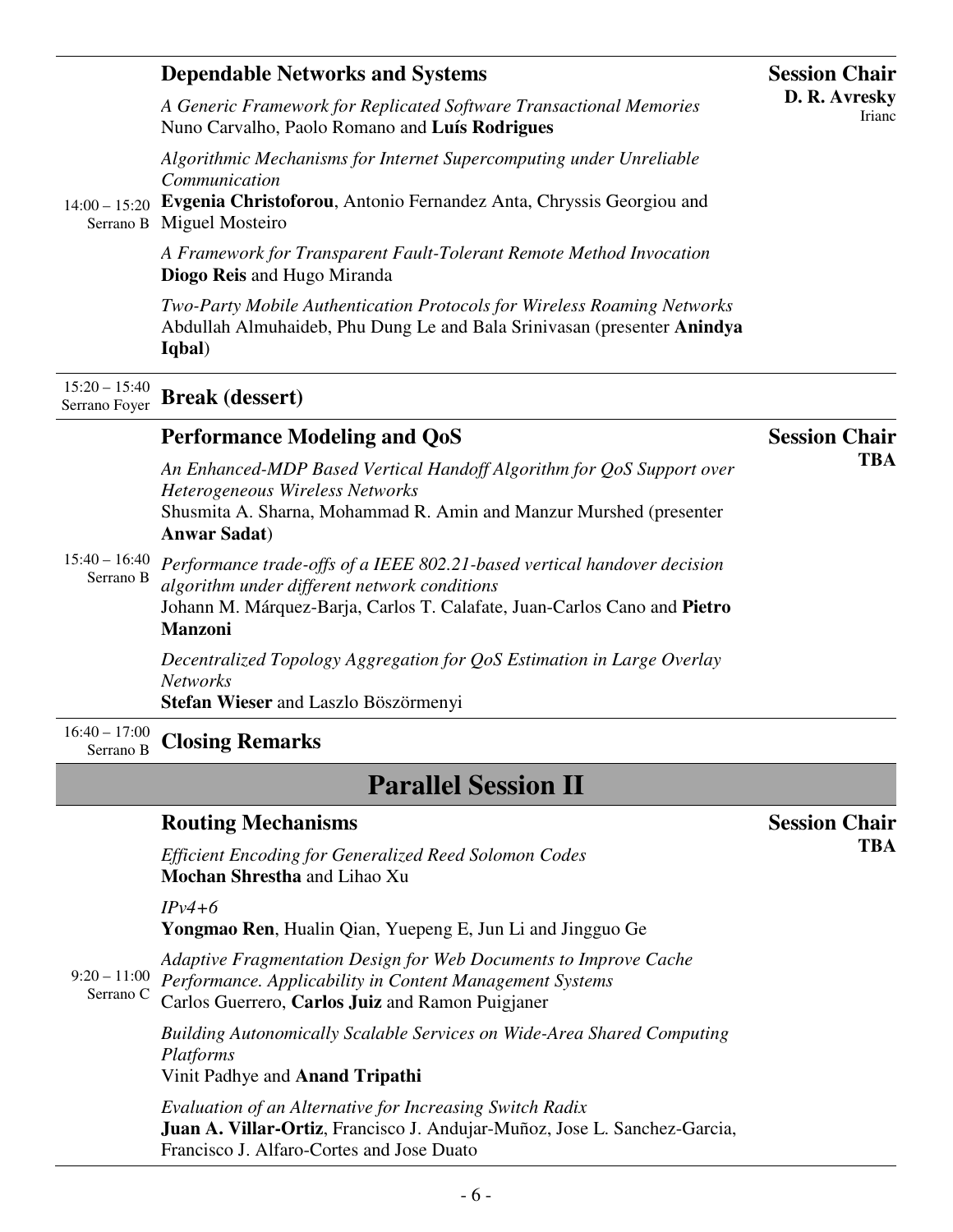## **Practical Experiments and Prototypes**

*From a Database Management System to a Policy-based Network Management System*  **Javier Alonso**

**Session Chair**

BSC – UPS

**Tzong-An Su** and Chen-Feng Chiu

11:10 – 12:30 Serrano C *Performance Evaluation of DCB's Priority-based Flow Control*  **Mikkel Hagen** and Ryan Zarick

> *End-to-end Data Deduplication for the Mobile Web*  **Ricardo Filipe** and João Barreto

*Detecting User-Visible Failures in Web-Sites by using End-to-End Fine-Grained Monitoring: An Experimental Study*  Carlos Vaz, Luis Silva and Antonio Dourado (presenter **João Magalhães**)

12:30 – 14:00  $_{Muse}^{14:00}$  **Lunch** 

|                                  | <b>Sensor Networks</b>                                                                                                                                            | <b>Session Chair</b>                          |
|----------------------------------|-------------------------------------------------------------------------------------------------------------------------------------------------------------------|-----------------------------------------------|
| $14:00 - 15:20$<br>Serrano C     | Optimum Clusters for Reliable and Energy Efficient Wireless Sensor Networks<br><b>Anwar Sadat and Gour Karmakar</b>                                               | Goce Trajcevski<br>Northwestern<br>University |
|                                  | Dynamic Event Coverage in Hybrid Wireless Sensor Networks<br>Kh Mahmudul Alam, Joarder Kamruzzaman, Gour Karmakar and Manzur<br>Murshed (presenter Shaila Pervin) |                                               |
|                                  | Quality Adjustable Query Processing Framework for Wireless Sensor Networks<br>Shaila Pervin, Joarder Kamruzzaman and Gour Karmakar                                |                                               |
| $15:20 - 15:40$<br>Serrano Foyer | <b>Break</b> (dessert)                                                                                                                                            |                                               |
| $15:40 - 16:40$<br>Serrano C     | <b>Cloud Computing</b>                                                                                                                                            | <b>Session Chair</b>                          |
|                                  | <b>Constrained Pricing for Cloud Resource Allocation</b><br>Makhlouf Hadji, Wajdi Louati and Djamal Zeghlache                                                     | TBA                                           |
|                                  | Clustering Soap Web Services on Internet Computing using Fast Fractals<br>Dhiah Al-Shammary, Ibrahim Khalil and Loay George                                       |                                               |

16:40 – 17:00 **Closing Remarks**